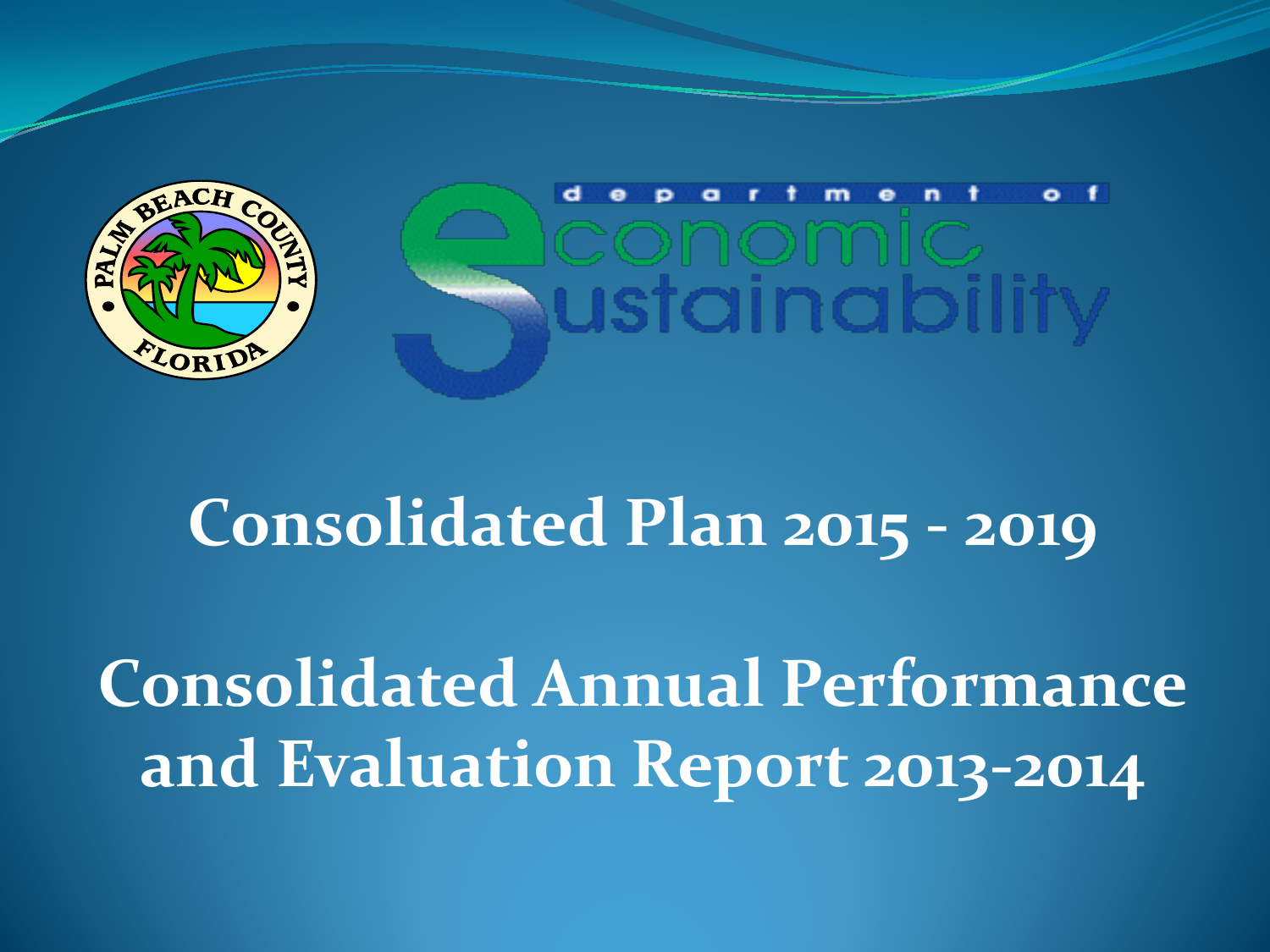## **Consolidated Plan**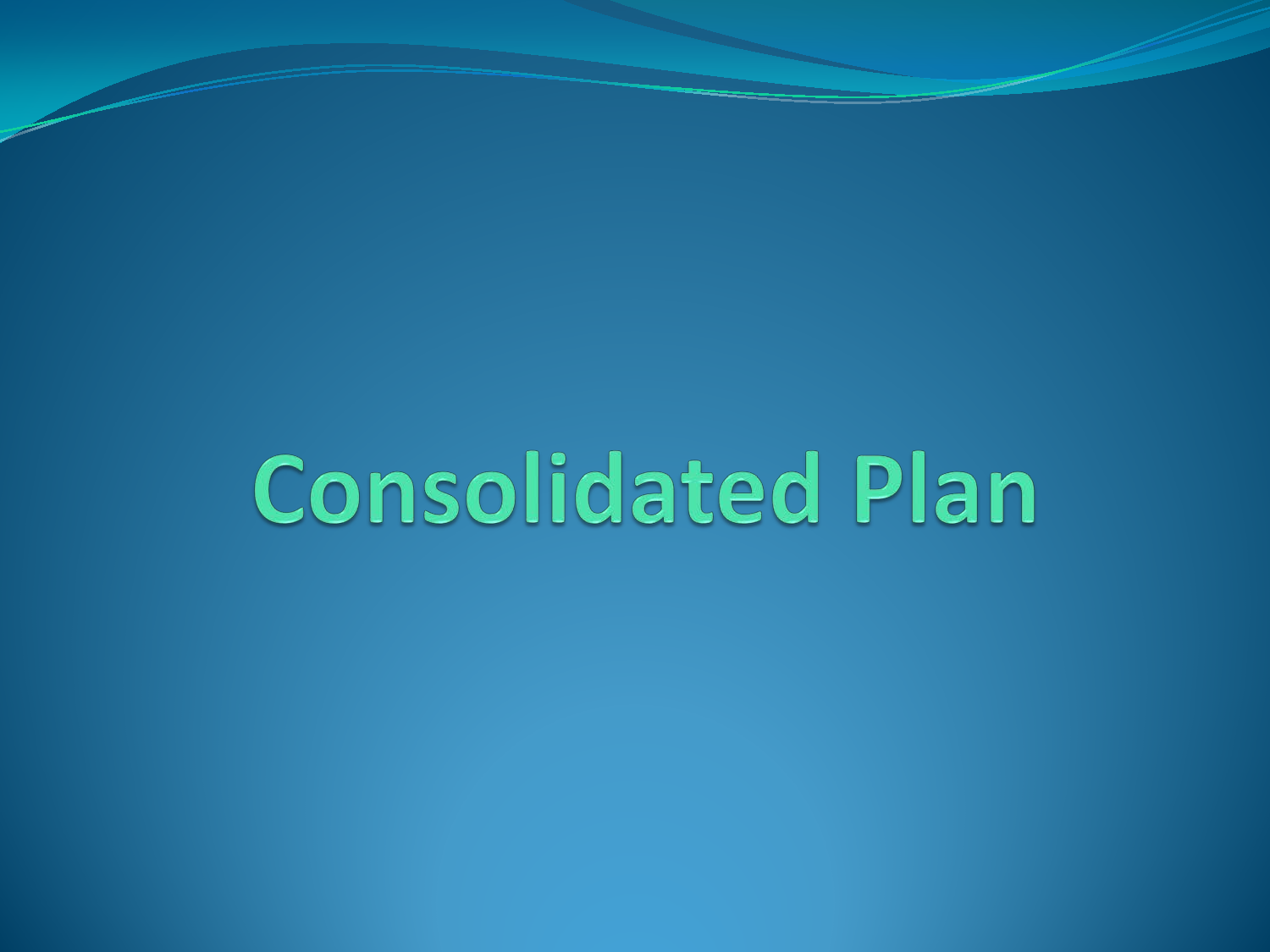

- Required by 24 CFR Part 91 to receive formula grants from U.S. Department of Housing and Urban Development
- Applies to Palm Beach County's CDBG, ESG, and HOME Programs
- Covers a period of five program years from 2015 – 2016 through 2019 – 2020
- Format and content prescribed by HUD regulation and IDIS software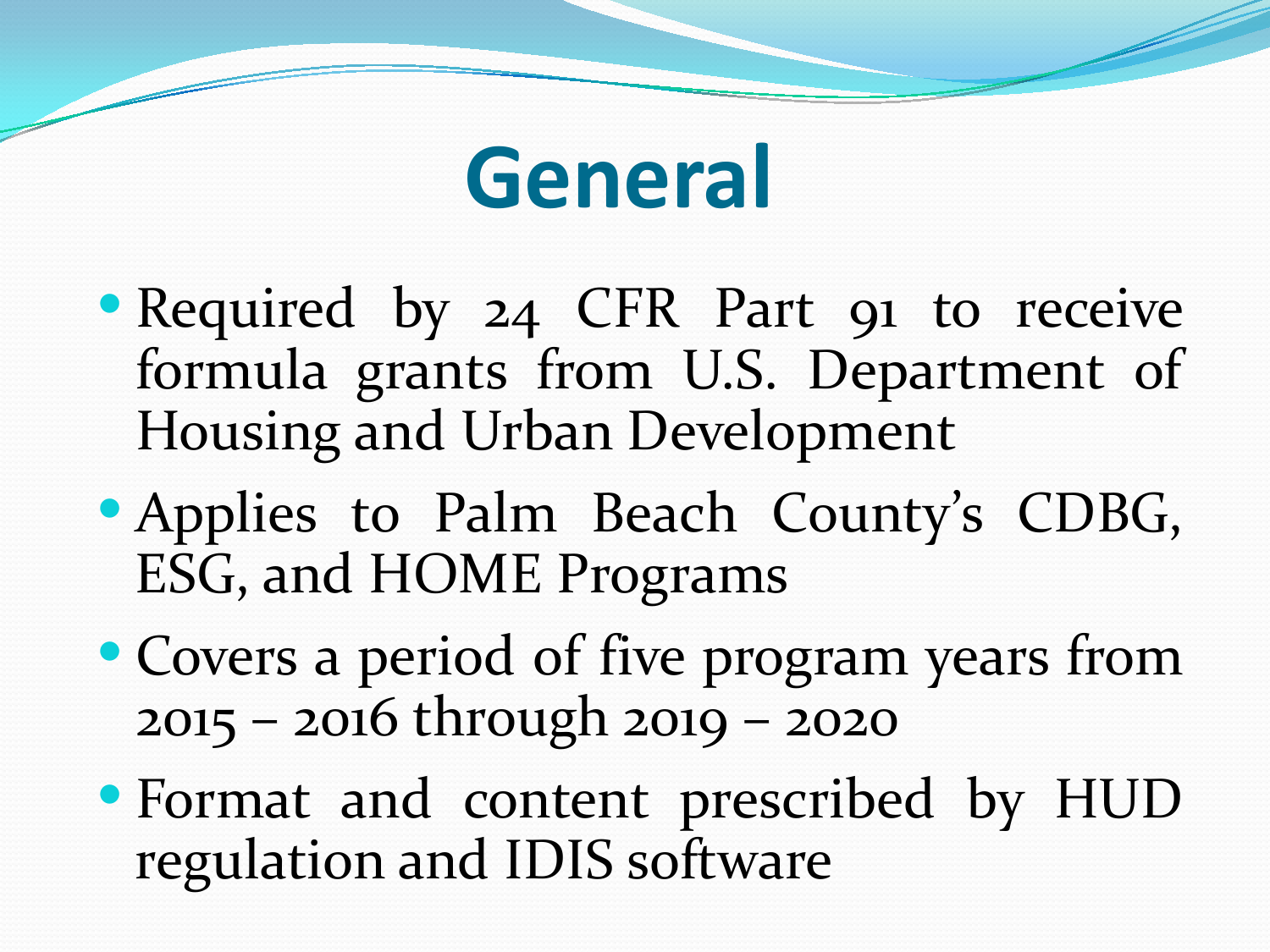### **Purpose**

The Consolidated Plan serves as a:

- 1. Planning document for local jurisdiction;
- 2. Submission for HUD funds;
- 3. Strategy to be followed in carrying out HUD programs; and
- 4. Management tool for assessing performance.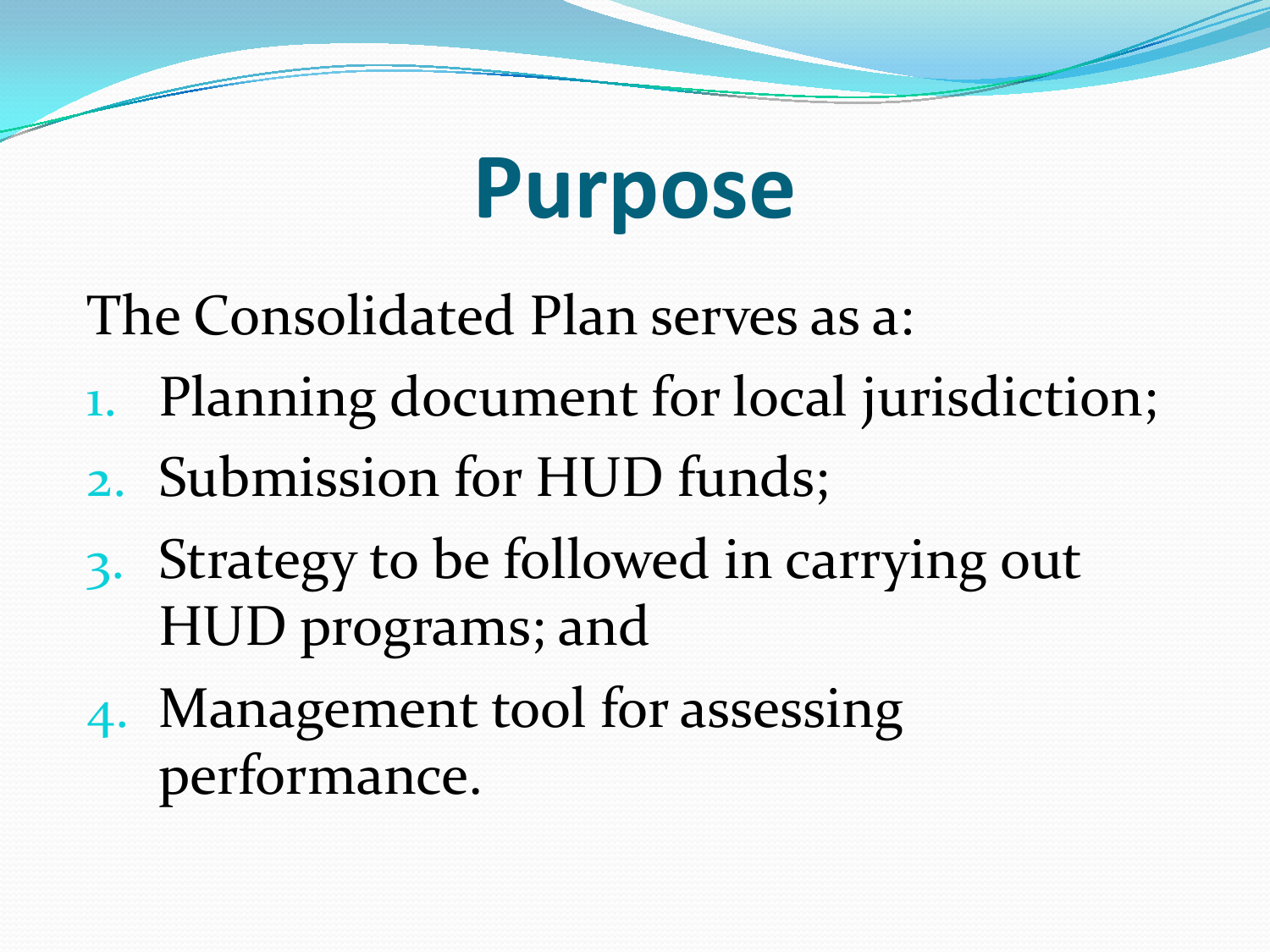

- 1. Preliminary research and data collection
- 2. Public meetings for citizen input
- 3. Public workshop with Board of County Commissioners
- 4. Production of draft document
- 5. Public meetings for input on draft document
- 6. Approval by Board of County Commissioners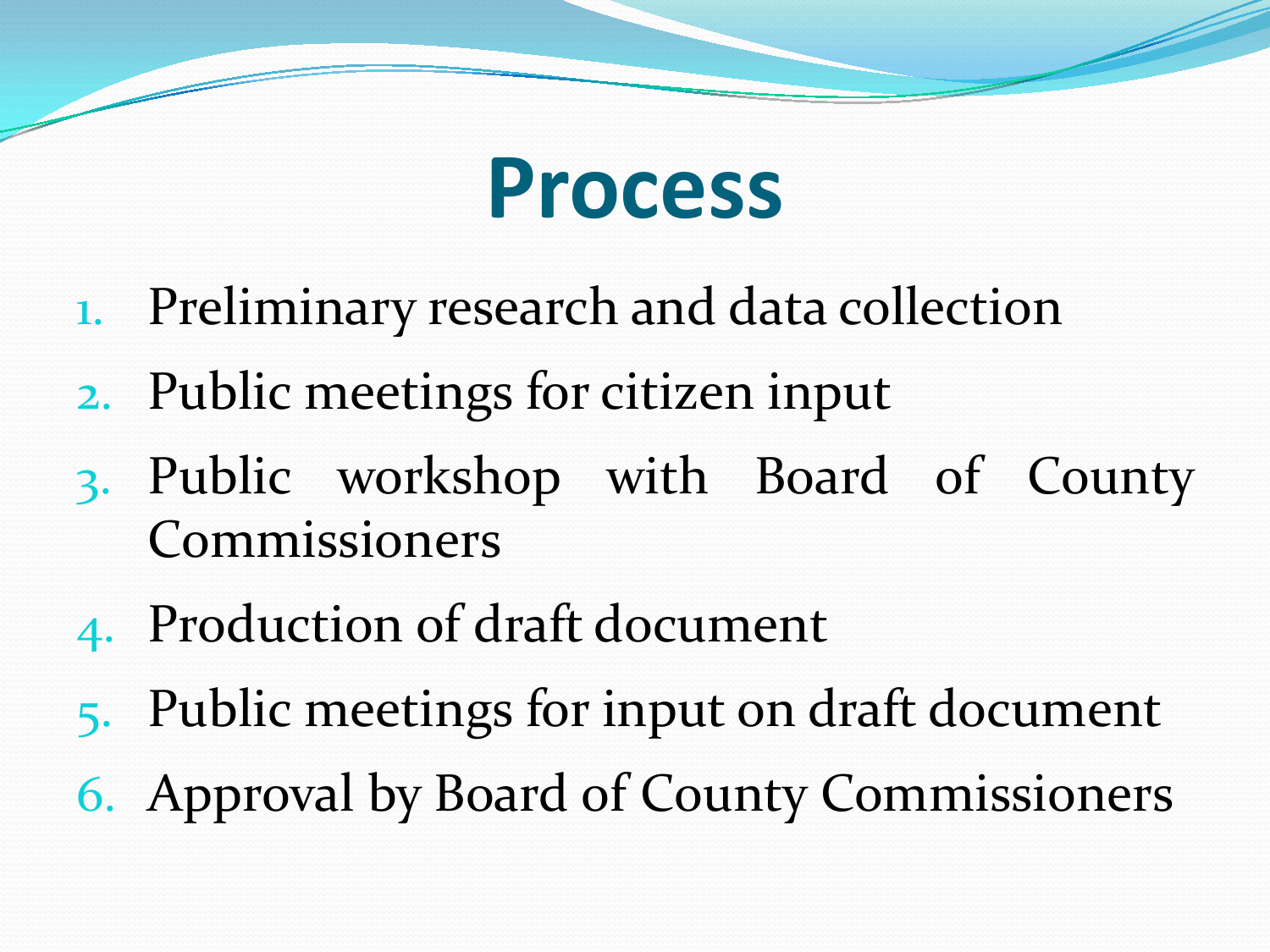

Market Analysis - Describes the local program jurisdiction in demographic, housing, and economic terms

Needs Assessment - Identifies housing, homeless, economic, and community development needs

Strategic Plan - Identifies resources and establishes objectives for use of funds to serve needs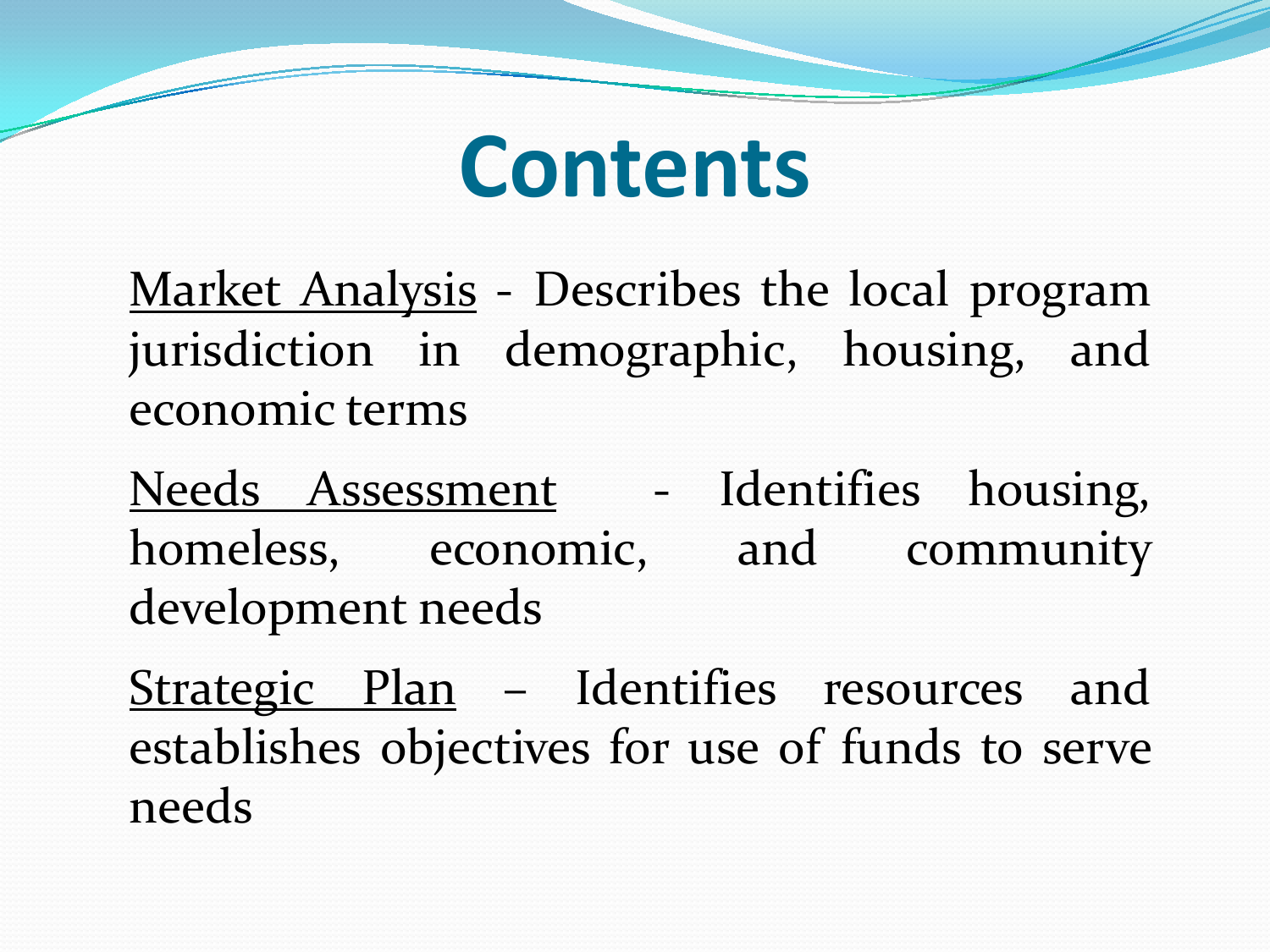# **Market Analysis**

Palm Beach County market:

- Total population in program jurisdiction was 879,715 persons in 346,543 households (average size 2.54).
- There are 433,173 housing units (56% SF, 40% MF)
- In 2013, average SF value in PBC was \$258,258 compared to \$166,535 statewide.
- Fair Market Rent in 2014 is \$1,202 for a 2-bedroom unit
- 2014 area median income for a household of 4 is \$63,300
- Total of 529,300 payroll jobs in 2013 (growth of 1.8% but less than 2.5% growth in 2012).
- Building permits issued for 2,675 SF units (+23%) and 3,025 MF units (+14%) in 2013.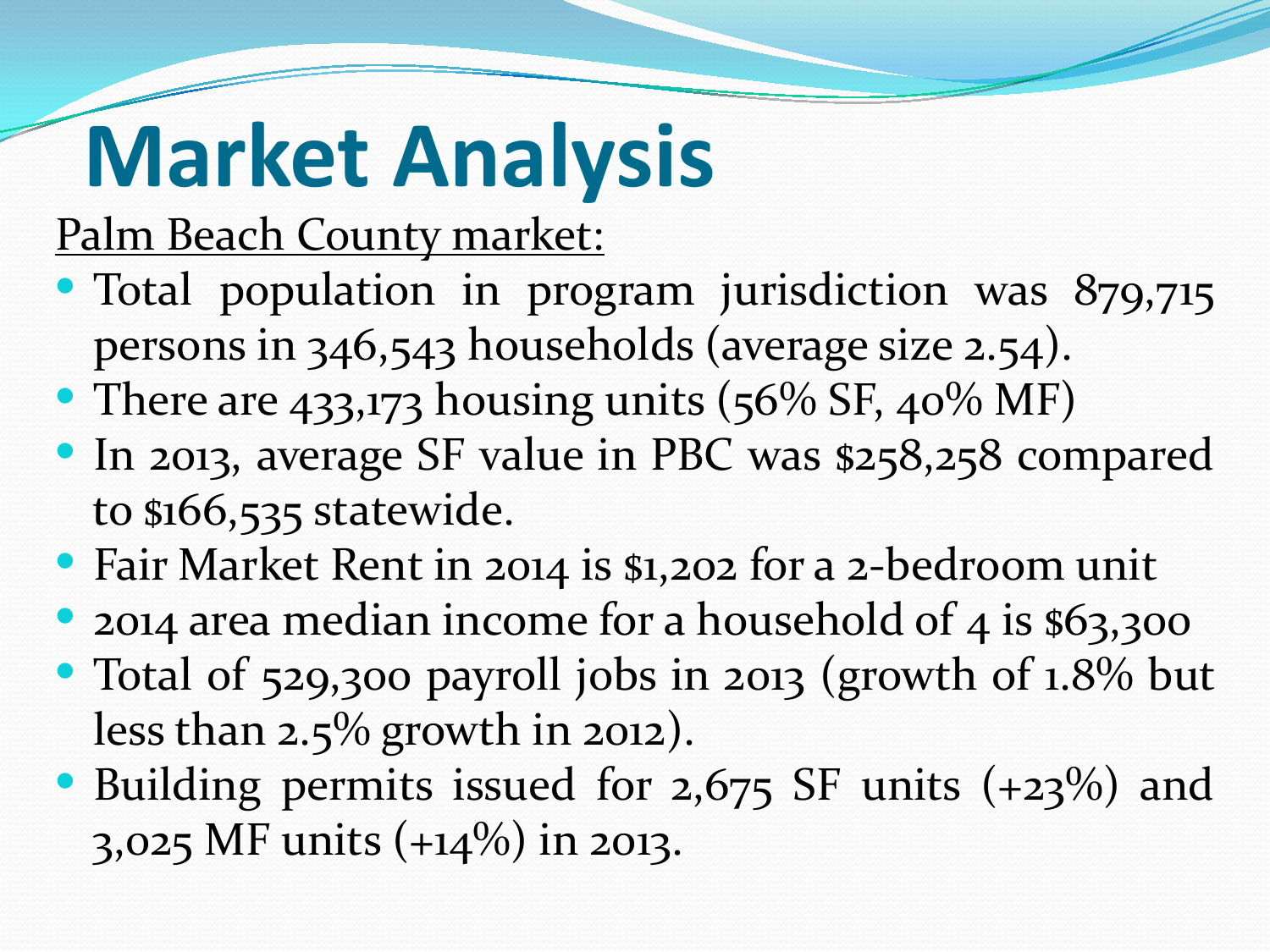### **Needs Assessment**

### Indicators of need

- 40% of households with income <AMI experience severe housing problems (cost burden, overcrowding, substandard)
- In 2013, 10.9% of all home loans were delinquent/lis pendens/ REO, down from 15.3%, but higher than 5.6% nationally.
- As of January 2013, there were 1,543 homeless persons in PBC and another 966 "doubled up" in others' housing.
- PBC unemployment rate was 7.1% in 2013, down from 8.8% in 2012 and 11.4% in 2011.
- Countywide, there are 39,611 families with children under 18 years old and incomes less than 150% of poverty level.
- 22% of households contain at least one person age 75 or older.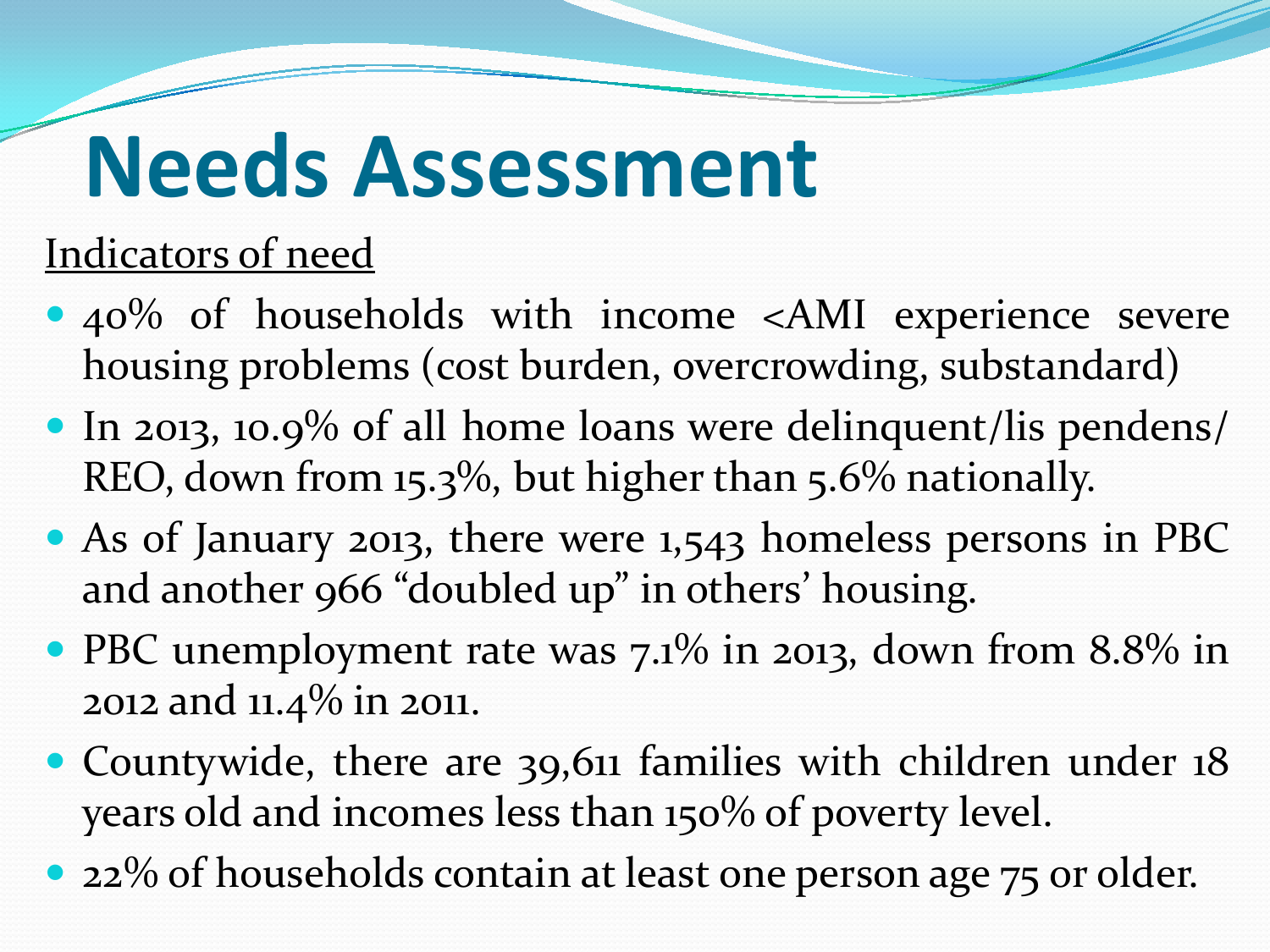# **Strategic Plan Goals**

### **Decent Housing**

- •Retain current affordable housing stock
- •Increase supply of affordable housing
- Assist homeless persons to obtain housing
- Expand Economic Opportunities
- Create and retain local job opportunities
- Provide services and capital to new and expanding businesses

### **Suitable Living Environment**

- Improve safety and livability of neighborhoods
- Increase access to public facilities and services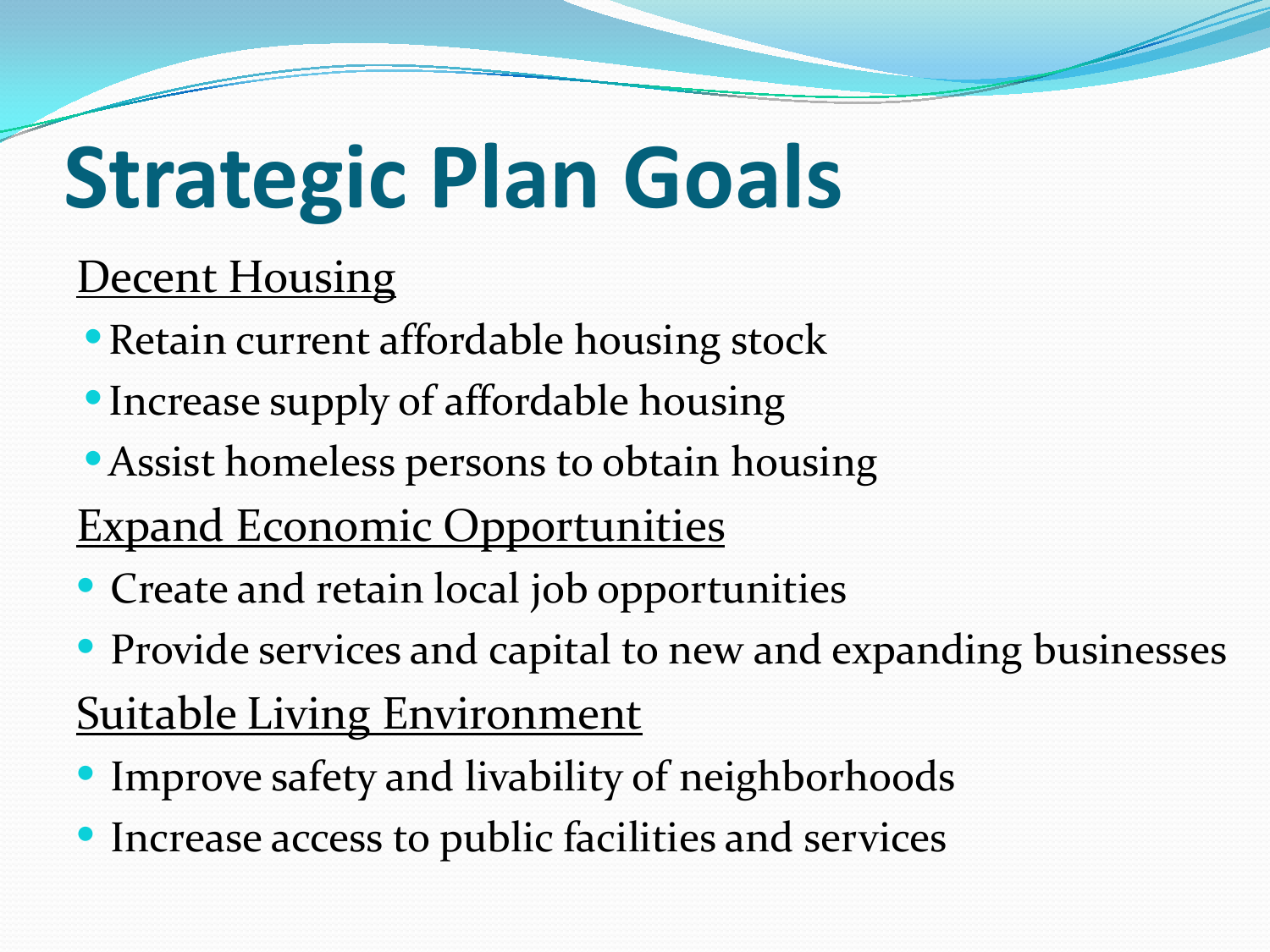# Questions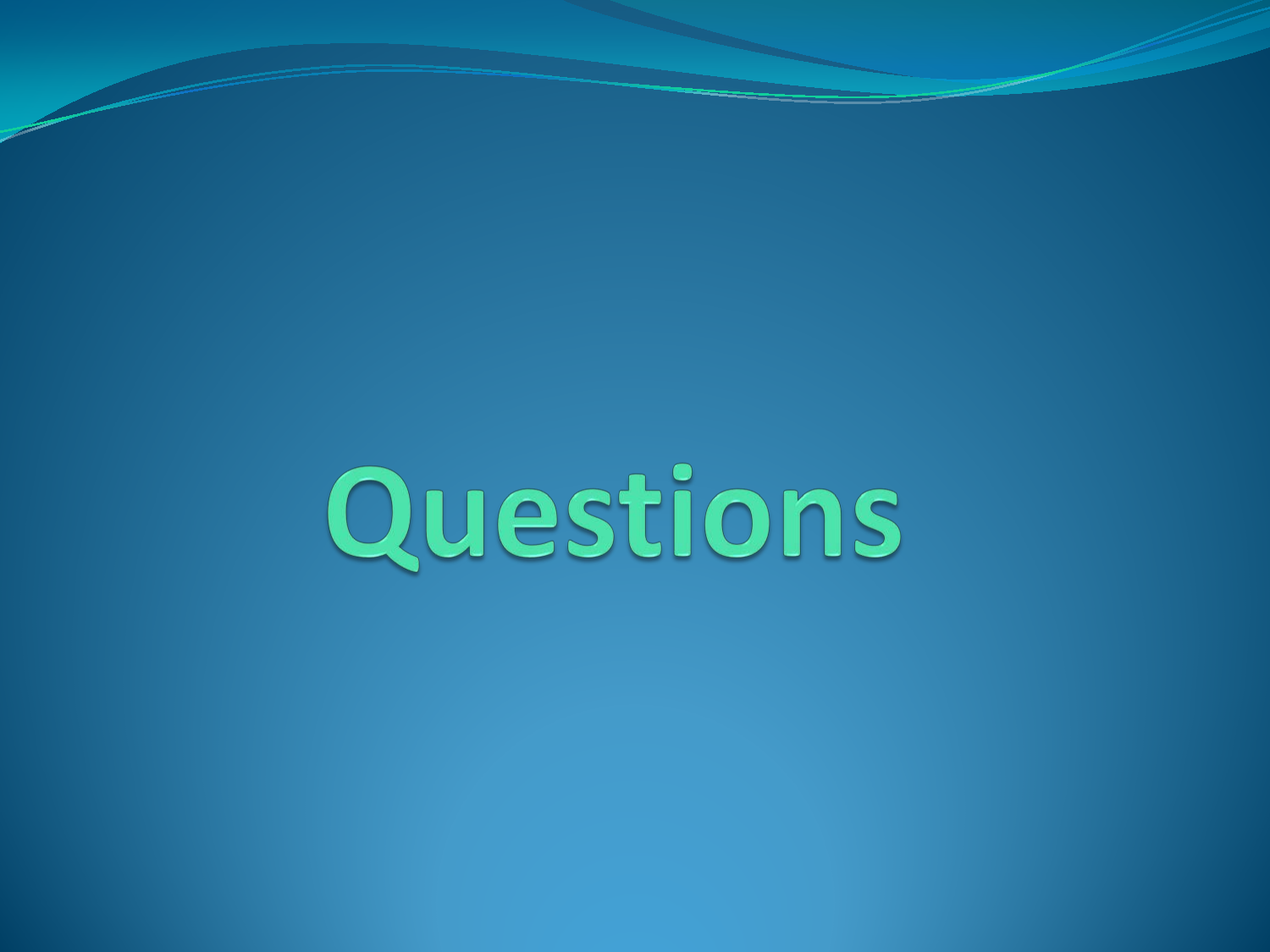**Consolidated Annual Performance and Evaluation Report 2013 - 2014**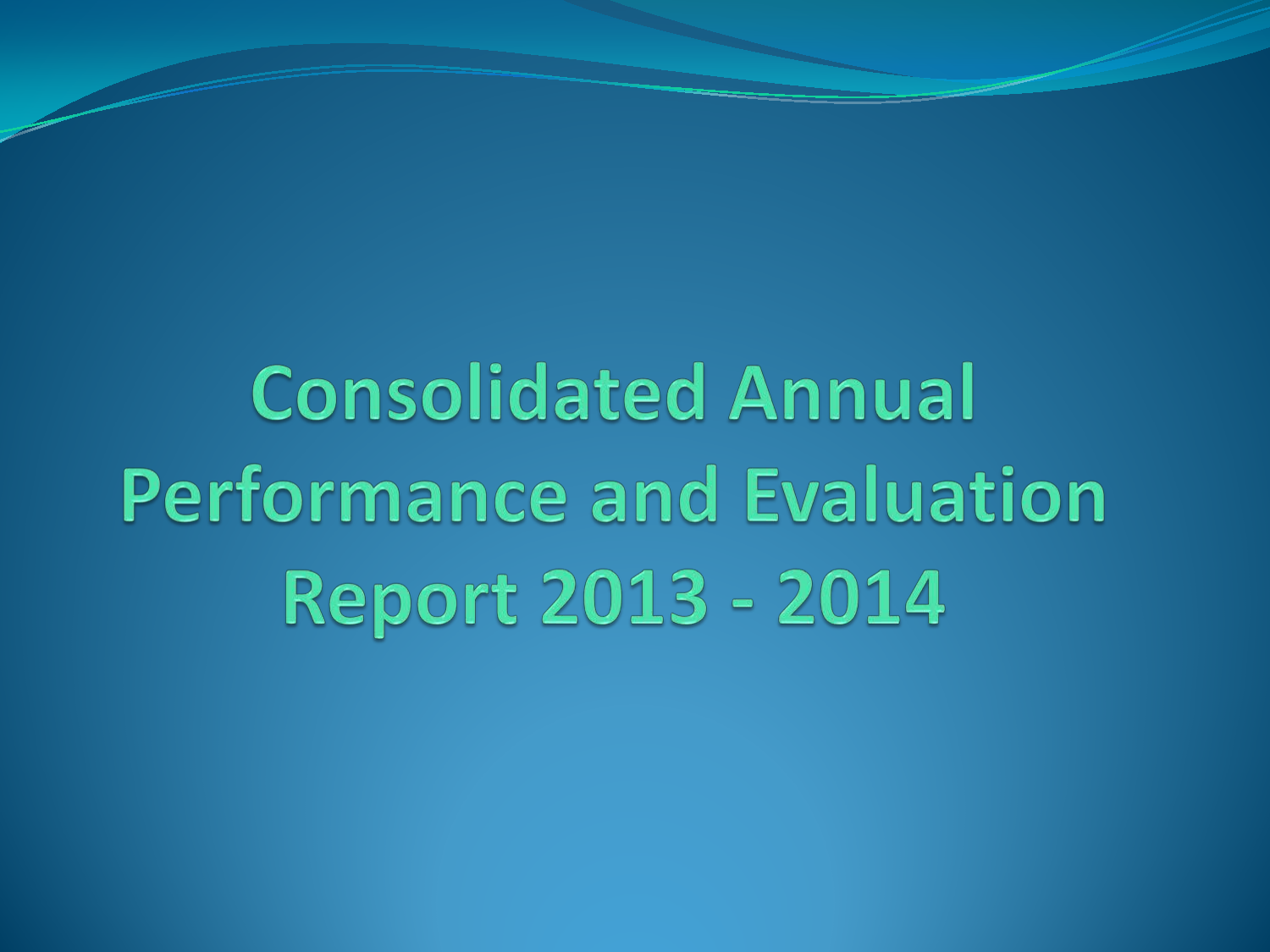### **General**

The CAPER reports on expenditures, accomplishments, and progress towards meeting Consolidated Plan goals and objectives. Specifically, it covers the use of CDBG, ESG, HOME, and certain other funds for housing, economic, and community development. The CAPER is due to HUD no later than 90 days after the close of the fiscal year.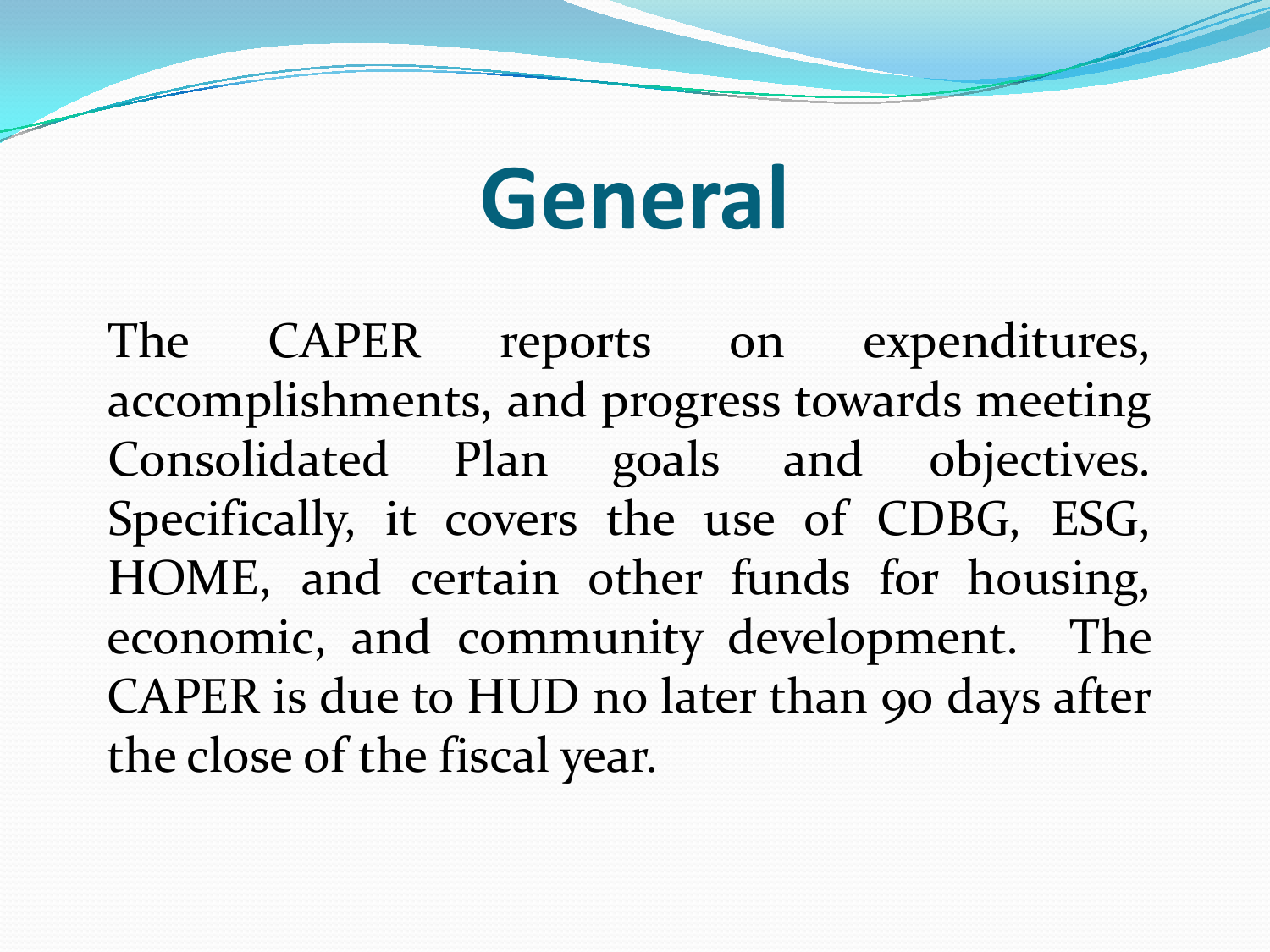## **Housing**

#### **TARGETS AND ACCOMPLISHMENTS - HOUSING**

|                        |               | <b>Consolidated Plan</b> |       | FY 2013-2014  |      |       |  |
|------------------------|---------------|--------------------------|-------|---------------|------|-------|--|
| <b>Accomplishments</b> | <b>Target</b> | <b>To Date</b>           | %     | <b>Target</b> | Year | %     |  |
|                        |               |                          |       |               |      |       |  |
| <b>Total Units</b>     | 1,927         | 3,222                    | 167.2 | 294           | 498  | 169.3 |  |
|                        |               |                          |       |               |      |       |  |
| Rental                 | 1,227         | 2,730                    | 222.4 | 249           | 435  | 174.6 |  |
| Homeownership          | 700           | 492                      | 70.2  | 45            | 63   | 140.0 |  |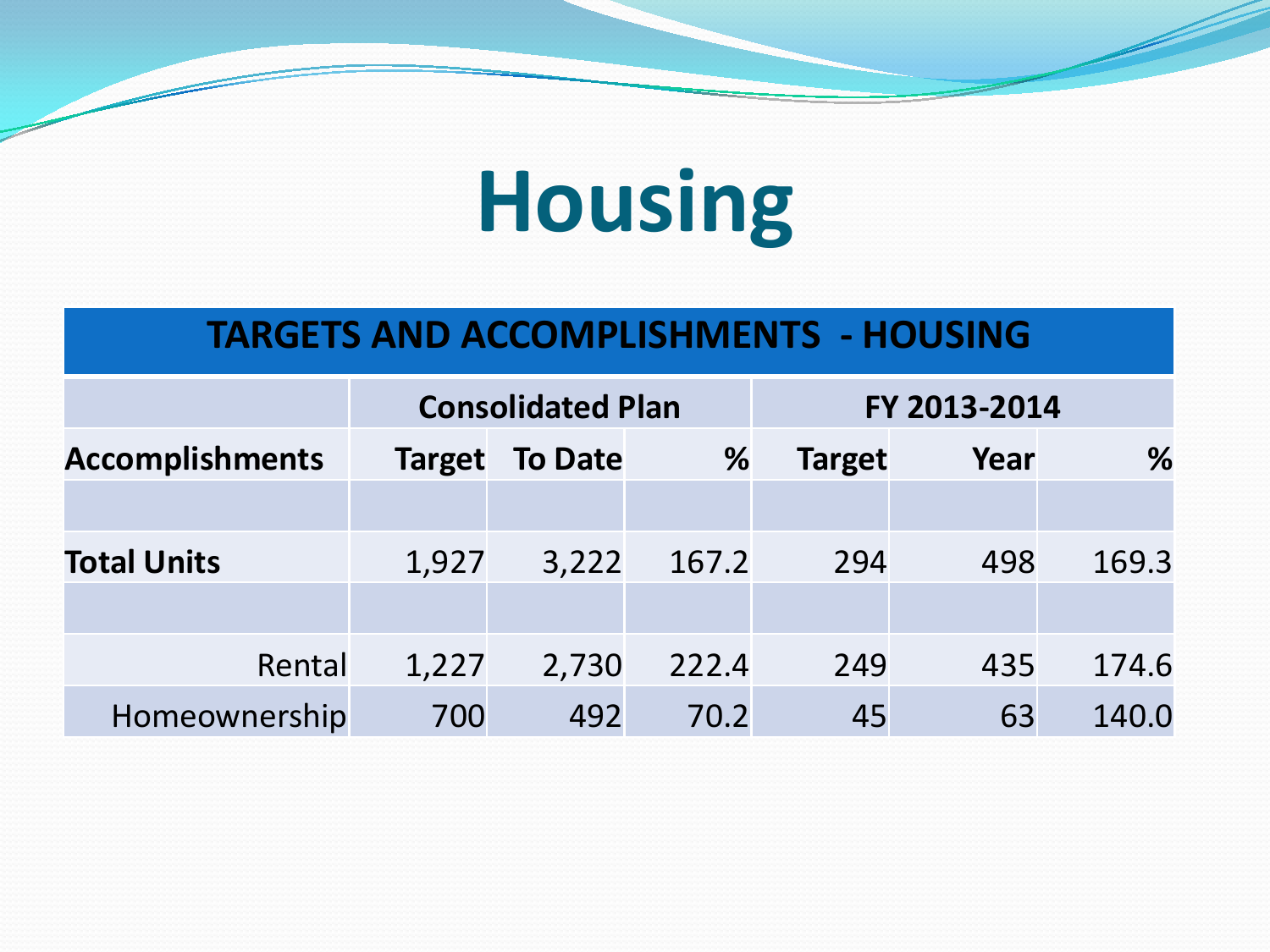### **Homelessness**

#### **TARGETS AND ACCOMPLISHMENTS - HOMELESS**

|                               |               | <b>Consolidated Plan</b> |      | FY 2013-2014  |       |       |
|-------------------------------|---------------|--------------------------|------|---------------|-------|-------|
| <b>Accomplishments</b>        | <b>Target</b> | <b>To Date</b>           | %    | <b>Target</b> | Year  | %     |
|                               |               |                          |      |               |       |       |
| <b>Total Persons</b>          | 10,265        | 16,626                   | 162  | 9,015         | 7,993 | 88.6  |
| Emergency<br>Shelter          | 5,735         | 14,239                   | 248  | 8,547         | 7,508 | 87.8  |
| <b>Homeless</b><br>Prevention | 4,530         | 2,387                    | 52.7 | 468           | 485   | 103.6 |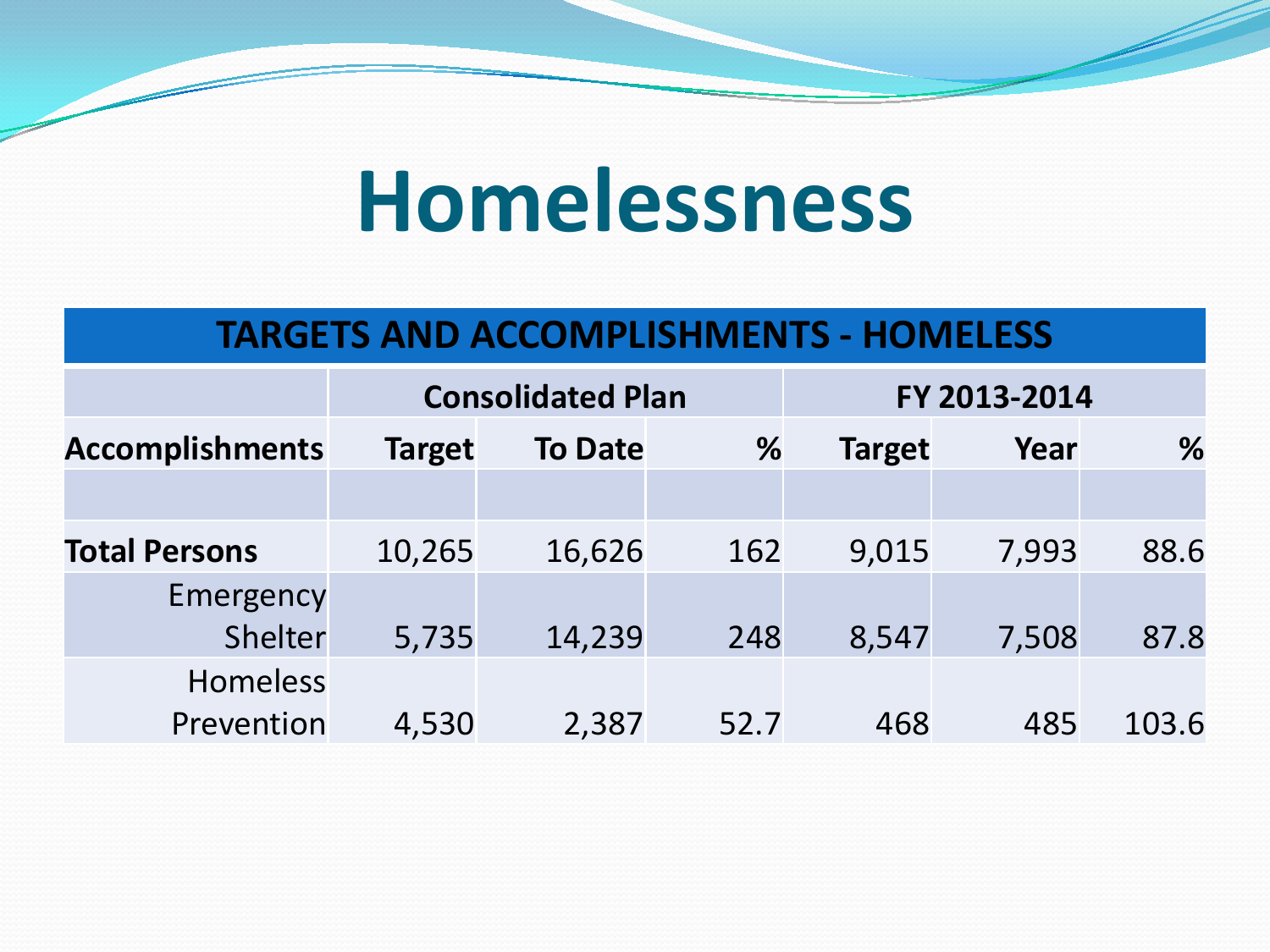### **Public Services**

#### **TARGETS AND ACCOMPLISHMENTS - PUBLIC SERVICES**

|                                             | <b>Consolidated Plan</b> |                |       | FY 2013-2014  |       |       |  |
|---------------------------------------------|--------------------------|----------------|-------|---------------|-------|-------|--|
| <b>Accomplishments</b>                      | <b>Target</b>            | <b>To Date</b> | %     | <b>Target</b> | Year  | %     |  |
|                                             |                          |                |       |               |       |       |  |
| <b>Total Persons</b>                        | 46,968                   | 16,209         | 34.5  | 2,386         | 2,488 | 104.2 |  |
|                                             |                          |                |       |               |       |       |  |
| Housing & Fair<br><b>Housing Counseling</b> | 35,000                   | 7,646          | 21.8  | 1,300         | 578   | 44.4  |  |
| <b>Health Services</b>                      | 7,800                    | 3,146          | 40.3  | 646           | 636   | 98.4  |  |
| <b>Disabled Persons</b>                     | 2,249                    | 1,416          | 62.9  | 150           | 244   | 162.6 |  |
| <b>Child Care</b>                           | 1,069                    | 362            | 33.8  | 100           | 88    | 88.0  |  |
| <b>Abused and Neglected</b><br>Children     | 700                      | 808            | 115.4 | 158           | 184   | 116.4 |  |
| <b>Victims of Domestic</b><br>Abuse         | 150                      | 2,831          | 188.7 | 32            | 758   | 236.8 |  |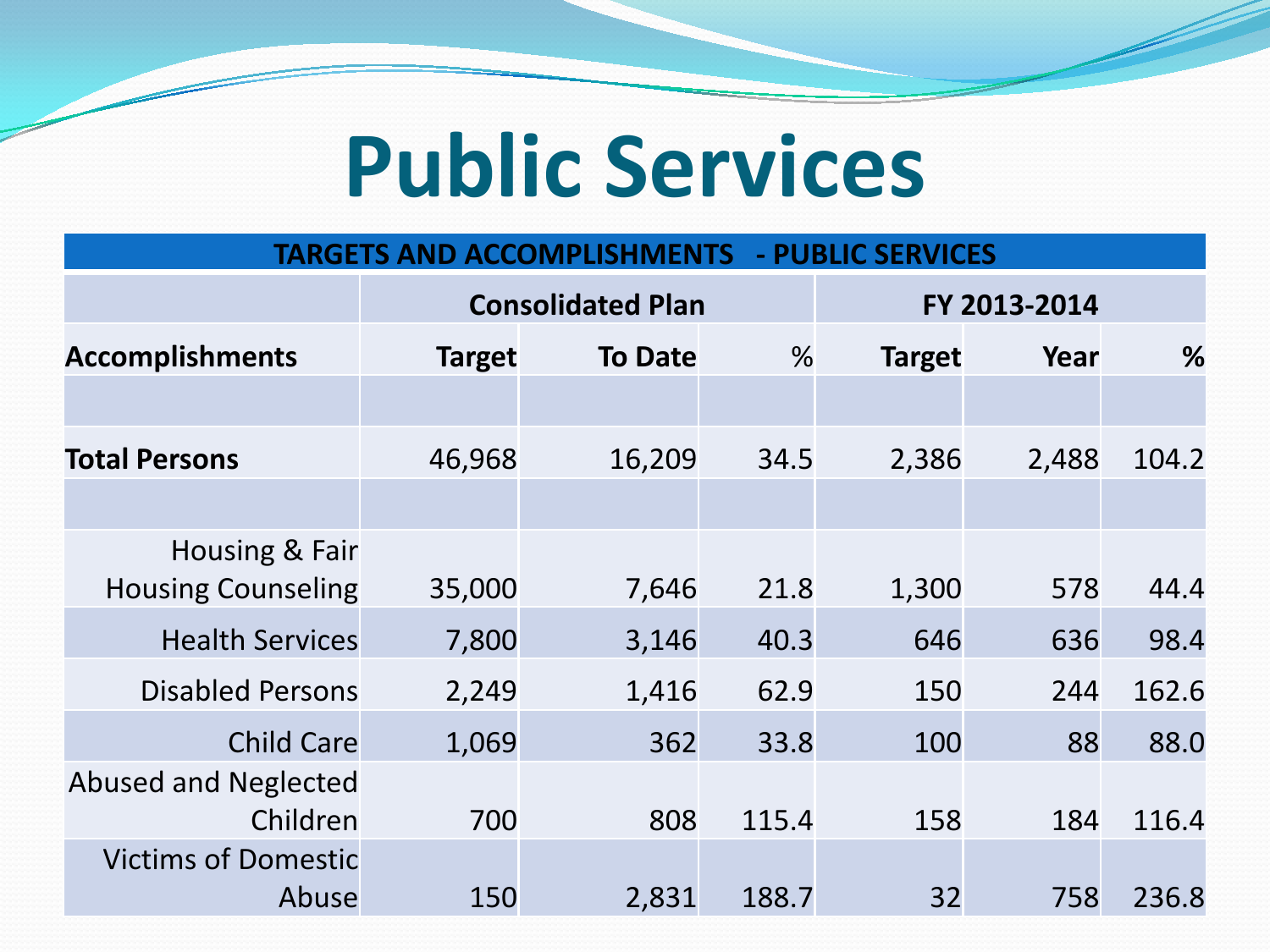### **Economic Development**

#### **TARGETS AND ACCOMPLISHMENTS - ECONOMIC DEVELOPMENT**

|                               | <b>Consolidated Plan</b> |                       |       | FY 2013-2014  |      |       |
|-------------------------------|--------------------------|-----------------------|-------|---------------|------|-------|
| <b>Accomplishments</b>        |                          | <b>Target</b> To Date | %     | <b>Target</b> | Year | %     |
|                               |                          |                       |       |               |      |       |
| <b>Job Creation/Retention</b> | 735                      | 5,063                 | 688.8 | 33            | 121  | 366.6 |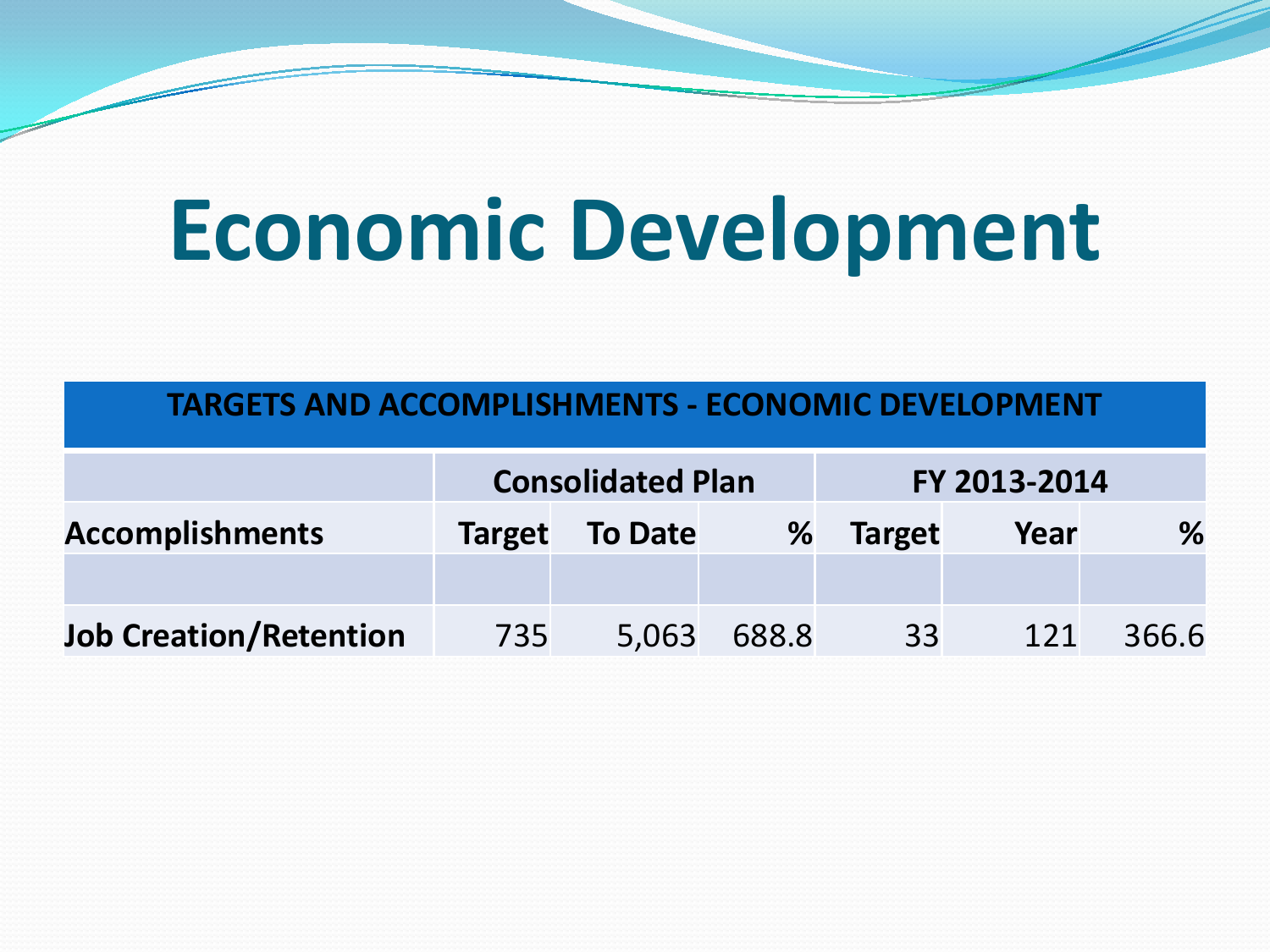### **Capital Improvements**

| <b>TARGETS AND ACCOMPLISHMENTS</b><br><b>CAPITAL IMPROVEMENTS</b> |               |                          |              |         |        |       |  |  |
|-------------------------------------------------------------------|---------------|--------------------------|--------------|---------|--------|-------|--|--|
|                                                                   |               | <b>Consolidated Plan</b> | FY 2013-2014 |         |        |       |  |  |
| <b>Accomplishments</b>                                            | <b>Target</b> | <b>To Date</b>           |              | %Target | Year   | %     |  |  |
|                                                                   |               |                          |              |         |        |       |  |  |
| <b>Total Persons</b>                                              | 158,338       | 106,038                  | 66.9         | 40,385  | 37,515 | 92.8  |  |  |
|                                                                   |               |                          |              |         |        |       |  |  |
| Water & Sewer                                                     | 76,206        | 52,285                   | 68.6         | 19,668  | 14,465 | 73.5  |  |  |
| <b>Drainage</b>                                                   | 6,519         | 19,077                   | 292.6        | 8,155   | 4,546  | 55.7  |  |  |
| <b>Street &amp; Sidewalk</b><br><b>Improvements</b>               | 22,263        | 8,524                    | 38.2         | 8,415   | 2,087  | 24.8  |  |  |
| Parks and<br><b>Recreational Facilities</b>                       | 53,350        | 26,152                   | 49.0         | 4,147   | 16,417 | 395.8 |  |  |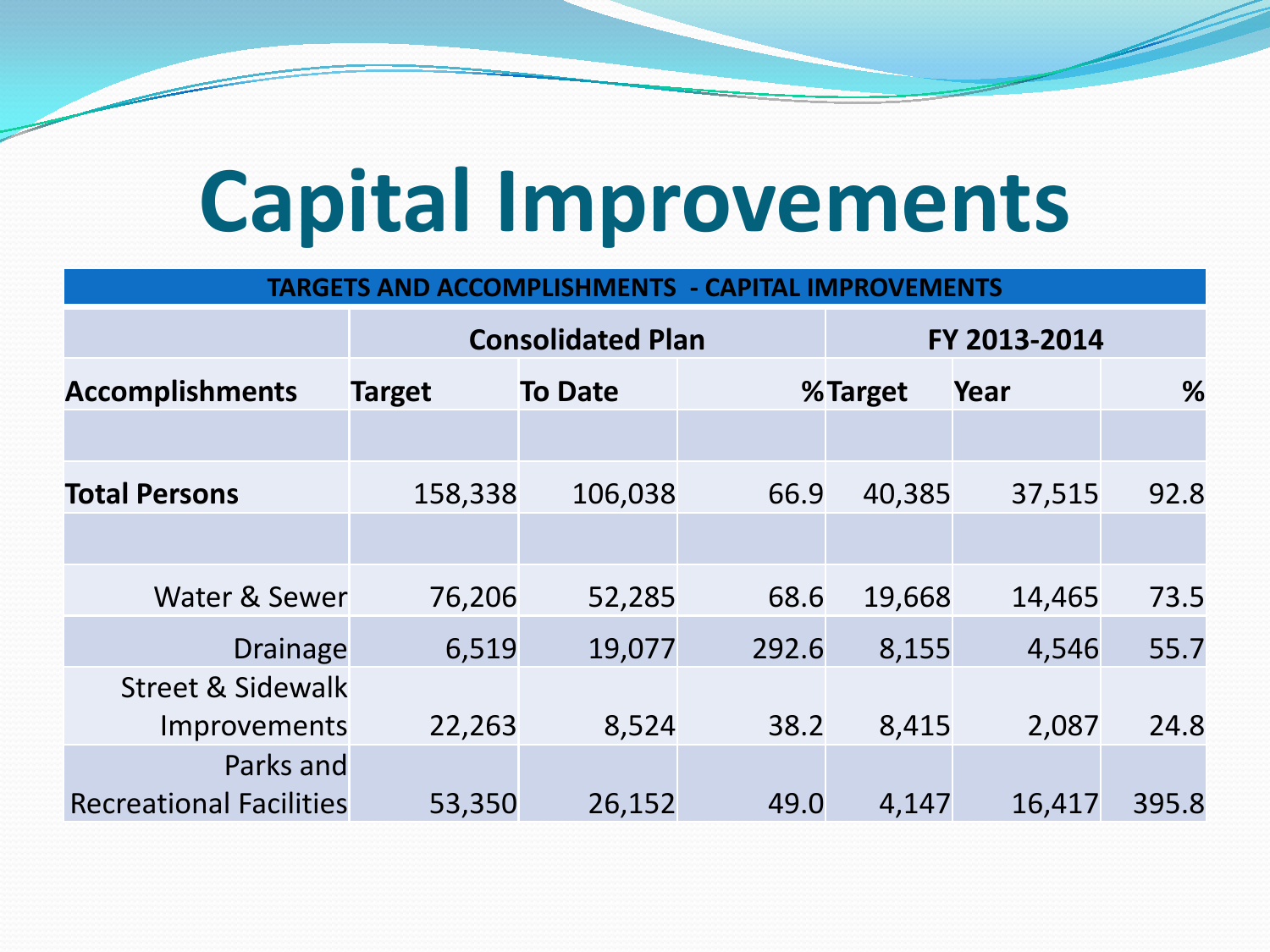The Floor is Open!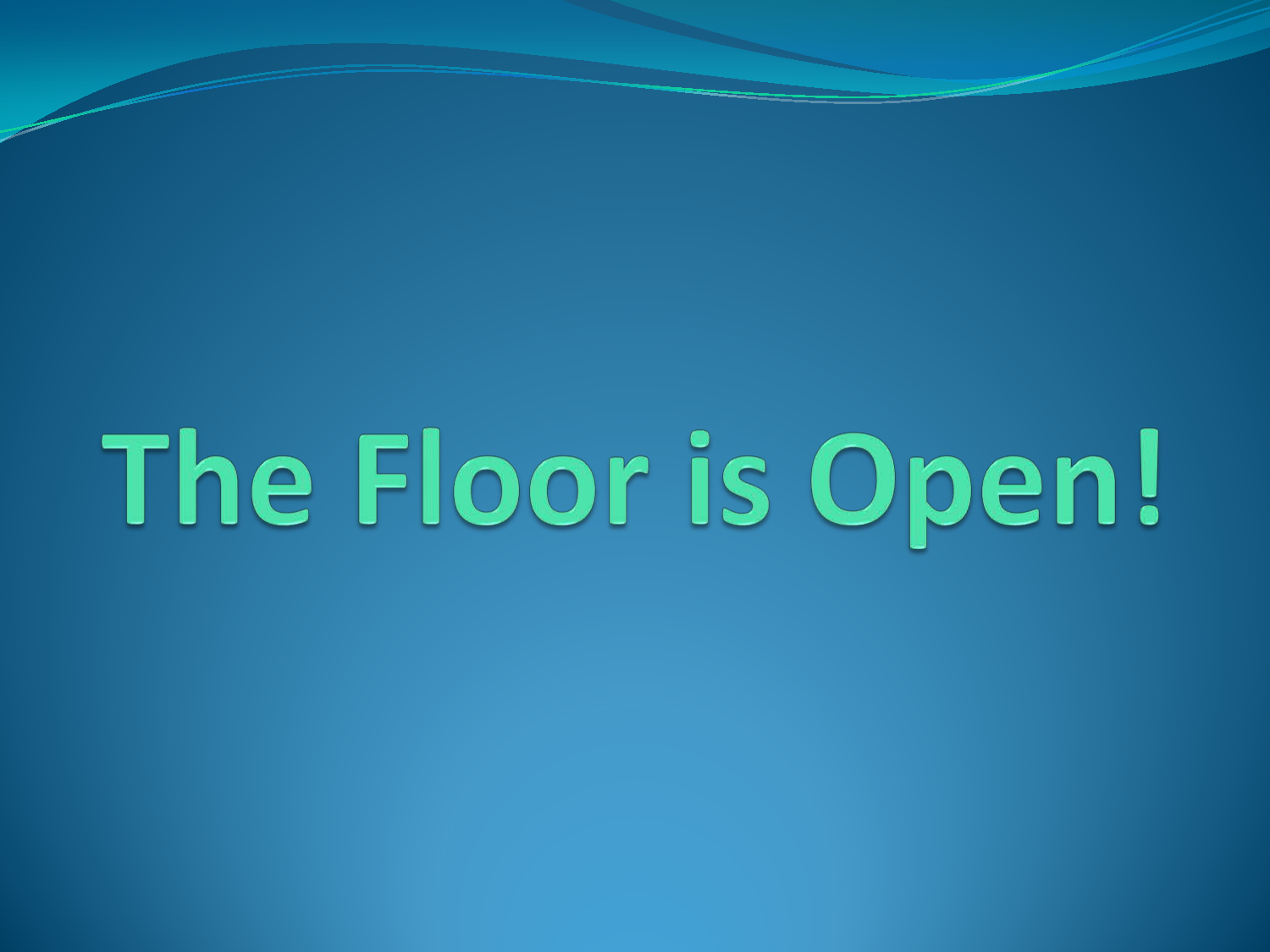### **Written Comments**

Department of Economic Sustainability Strategic Planning Section 100 Australian Avenue, Suite 500 West Palm Beach, FL 33406

descomments@pbcgov.org

www.pbcgov.com/des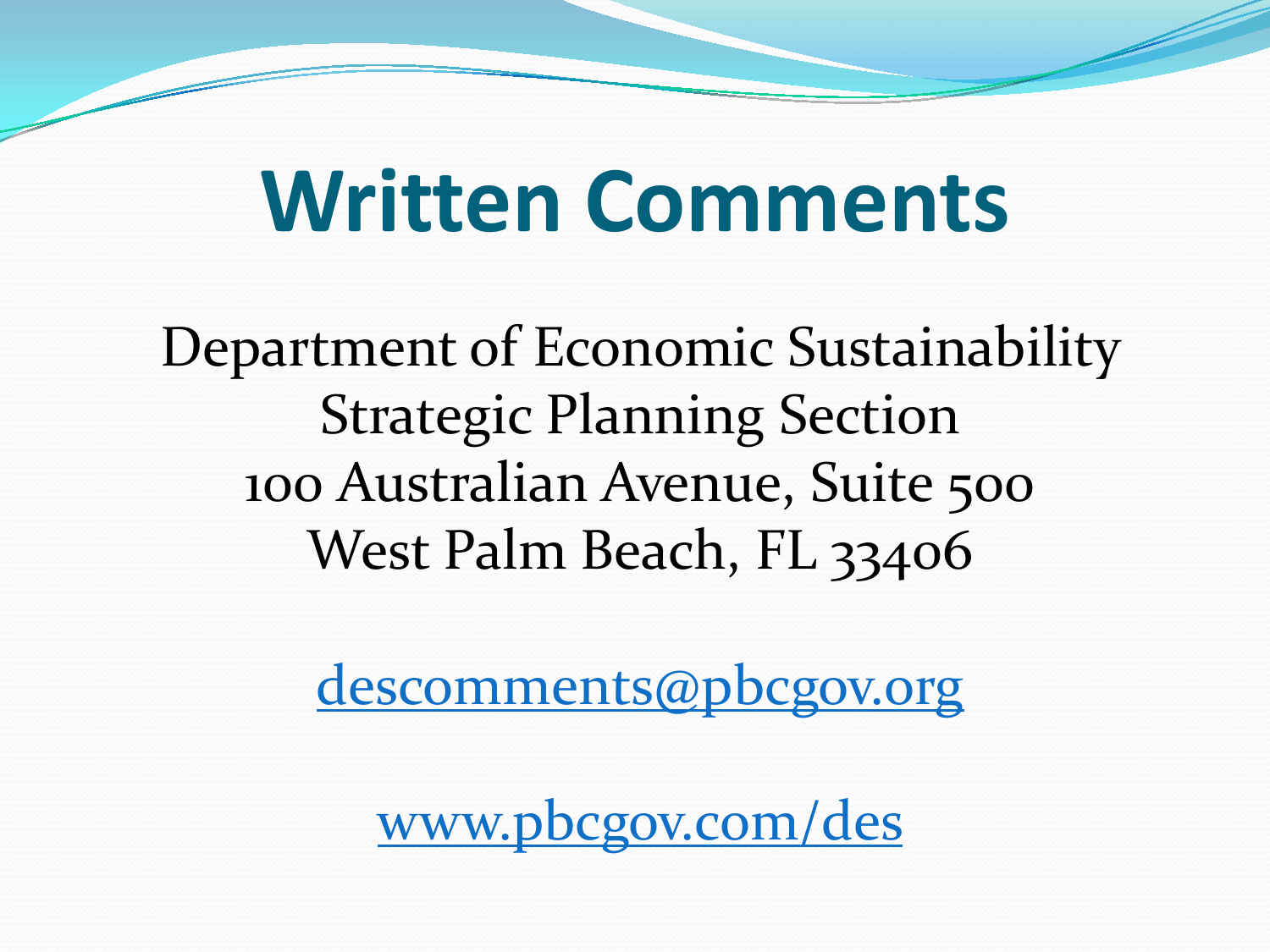### **Next Steps**

- 1. Public workshop to seek Board of County Commissioners direction
- 2. Production of draft Consolidated Plan
- 3. Public meetings for input on draft document
- 4. Approval by Board of County Commissioners